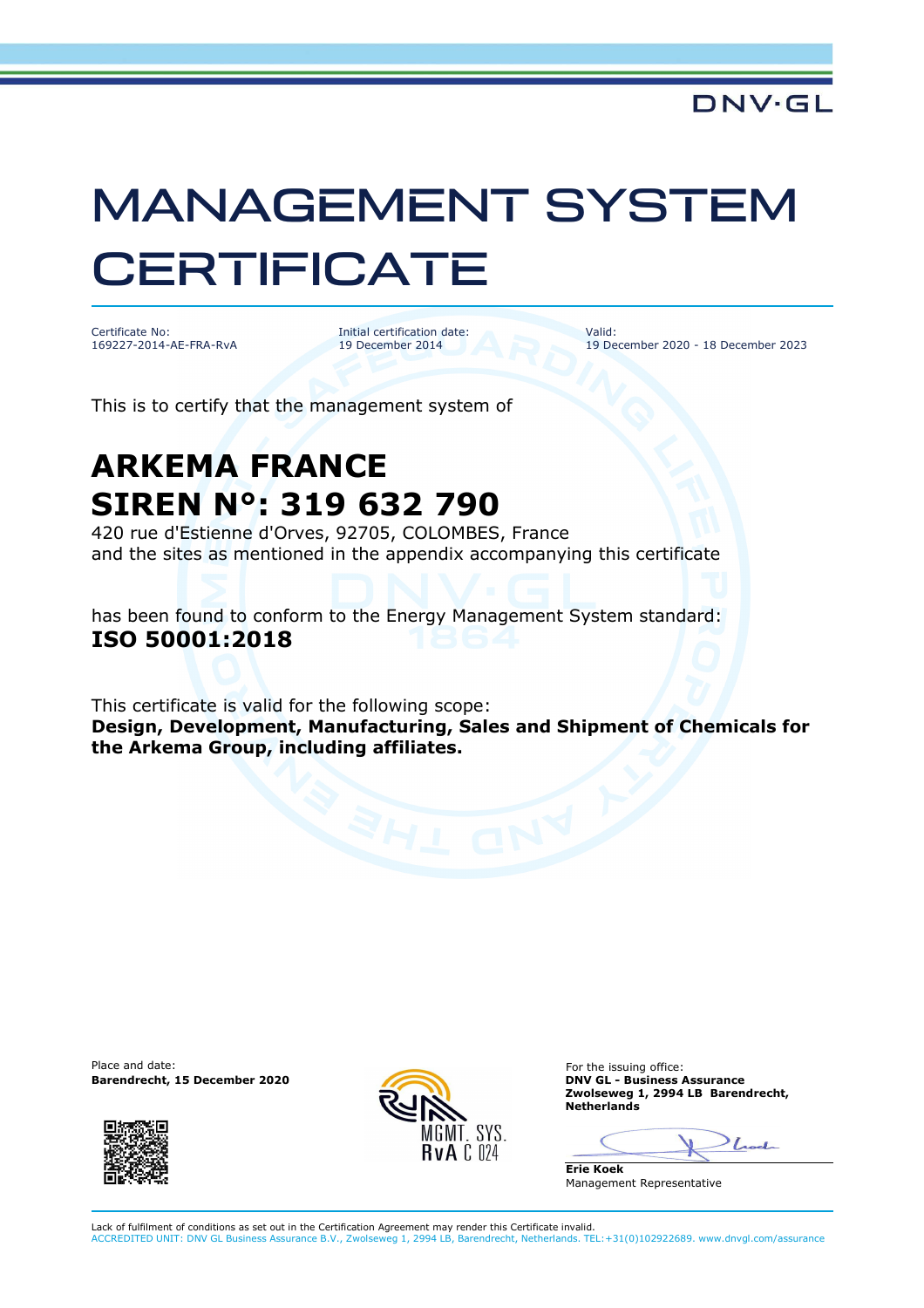Certificate No: 169227-2014-AE-FRA-RvA Place and date: Barendrecht, 15 December 2020

## **Appendix to Certificate**

## **ARKEMA FRANCE**

Locations included in the certification are as follows:

| <b>Site Name</b>                     | <b>Site Address</b>                                  | <b>Site Scope</b>                                                              |
|--------------------------------------|------------------------------------------------------|--------------------------------------------------------------------------------|
| <b>ARKEMA FRANCE</b>                 | 420 rue d'Estienne d'Orves, 92705,                   | Design, Development, Manufacturing,                                            |
|                                      | COLOMBES, France                                     | Sales and Shipment of Chemicals for the                                        |
|                                      |                                                      | Arkema Group, including affiliates.                                            |
| <b>ARKEMA FRANCE - Etablissement</b> | 57501, SAINT AVOLD, France                           | Design, Development, Manufacturing,                                            |
| de Carling                           |                                                      | Sales and Shipment of Chemicals for the                                        |
|                                      |                                                      | Arkema Group, including affiliates.                                            |
| ARKEMA France - Etablissement        | Etablissement de Lacq Mourenx.,                      | Design, Development, Manufacturing,                                            |
| de Lacq-Mourenx                      | 64170, LACQ, France                                  | Sales and Shipment of Chemicals for the                                        |
|                                      |                                                      | Arkema Group, including affiliates.                                            |
| <b>ARKEMA FRANCE - Etablissement</b> | 122 Route des Pyrénées, Mont,                        | Design, Development, Manufacturing,                                            |
| de Mont                              | 64301, ORTHEZ, France                                | Sales and Shipment of Chemicals for the                                        |
|                                      |                                                      | Arkema Group, including affiliates.                                            |
| ARKEMA FRANCE - Usine de             | Basse Jarrie, 38560, JARRIE, France                  | Design, Development, Manufacturing,                                            |
| Jarrie                               |                                                      | Sales and Shipment of Chemicals for the                                        |
|                                      |                                                      | Arkema Group, including affiliates.                                            |
| ARKEMA FRANCE - Usine de             | 123, boulevard de la Millière, 13367,                | Design, Development, Manufacturing,                                            |
| Marseille                            | MARSEILLE, France                                    | Sales and Shipment of Chemicals for the                                        |
|                                      |                                                      | Arkema Group, including affiliates.                                            |
| ARKEMA FRANCE - Usine de Saint       | Château-Arnoux, 04600, SAINT                         | Design, Development, Manufacturing,                                            |
| Auban                                | AUBAN SUR DURANCE, France                            | Sales and Shipment of Chemicals for the                                        |
|                                      |                                                      | Arkema Group, including affiliates.                                            |
| <b>ARKEMA FRANCE - Usine de</b>      | 998, route des Usines, 65300,                        | Design, Development, Manufacturing,                                            |
| Lannemezan                           | LANNEMEZAN, France                                   | Sales and Shipment of Chemicals for the                                        |
|                                      |                                                      | Arkema Group, including affiliates.                                            |
| ARKEMA FRANCE - Usine de             | Rue Henri Moissan, 69491,                            | Design, Development, Manufacturing,                                            |
| Pierre-Bénite et Centre de           | PIERRE-BENITE, France                                | Sales and Shipment of Chemicals for the                                        |
| Recherche Rhône-Alpes                |                                                      | Arkema Group, including affiliates.                                            |
| ARKEMA FRANCE - Usine de             | 27470, SERQUIGNY, France                             | Design, Development, Manufacturing,                                            |
| Serquigny                            |                                                      | Sales and Shipment of Chemicals for the                                        |
|                                      |                                                      | Arkema Group, including affiliates.                                            |
| ARKEMA France - Usine de La          | Route de l'Usine, 73130, LA                          | Design, Development, Manufacturing,                                            |
| Chambre                              | CHAMBRE, France                                      | Sales and Shipment of Chemicals for the                                        |
|                                      |                                                      | Arkema Group, including affiliates.                                            |
| ARKEMA SARTOMER EUROPE               | Usine de Villers Saint Paul, 60871,                  | Design, Development, Manufacturing,                                            |
|                                      | VILLERS ST PAUL, France                              | Sales and Shipment of Chemicals for the                                        |
|                                      |                                                      | Arkema Group, including affiliates.                                            |
| <b>COATEX</b>                        | 35 rue Ampère, 69730, GENAY,                         | Design, Development, Manufacturing,                                            |
|                                      | France                                               | Sales and Shipment of Chemicals for the                                        |
|                                      |                                                      | Arkema Group, including affiliates.                                            |
| ARKEMA France - Usine de             | Av. de L'Hermitage, Feuchy les                       | Design, Development, Manufacturing,<br>Sales and Shipment of Chemicals for the |
| Feuchy                               | ARRAS, 62223,<br>SAINT-LAURENT-BLANGY, France        |                                                                                |
|                                      |                                                      | Arkema Group, including affiliates.                                            |
| <b>ARKEMA Inc</b>                    | 9502B Bayport Boulevard,<br>PASADENA, TX, 77507, USA | Design, Development, Manufacturing,                                            |
|                                      |                                                      | Sales and Shipment of Chemicals for the                                        |
| ARKEMA S.r.l. socio unico -          | Via Finghé, 2 - 42022 BORETTO (RE)                   | Arkema Group, including affiliates.<br>Design, Development, Manufacturing,     |
|                                      | - Italy                                              | Sales and Shipment of Chemicals for the                                        |
| <b>Boretto</b>                       |                                                      | Arkema Group, including affiliates.                                            |
| ARKEMA S.r.l. socio unico - Gissi    | Zona industrial Traversa B - 66052                   | Design, Development, Manufacturing,                                            |
|                                      | GISSI - Italy                                        | Sales and Shipment of Chemicals for the                                        |
|                                      |                                                      | Arkema Group, including affiliates.                                            |
| ARKEMA SRL - sede legale e           | Via Pregnana, 63 - 20017 Rho (MI) -                  | Design, Development, Manufacturing,                                            |
| operativa                            | Italy                                                | Sales and Shipment of Chemicals for the                                        |
|                                      |                                                      | Arkema Group, including affiliates.                                            |

Lack of fulfilment of conditions as set out in the Certification Agreement may render this Certificate invalid.

ACCREDITED UNIT: DNV GL Business Assurance B.V., Zwolseweg 1, 2994 LB, Barendrecht, Netherlands. TEL:+31(0)102922689. www.dnvgl.com/assurance Page 2 of 3

**DNV·GL**